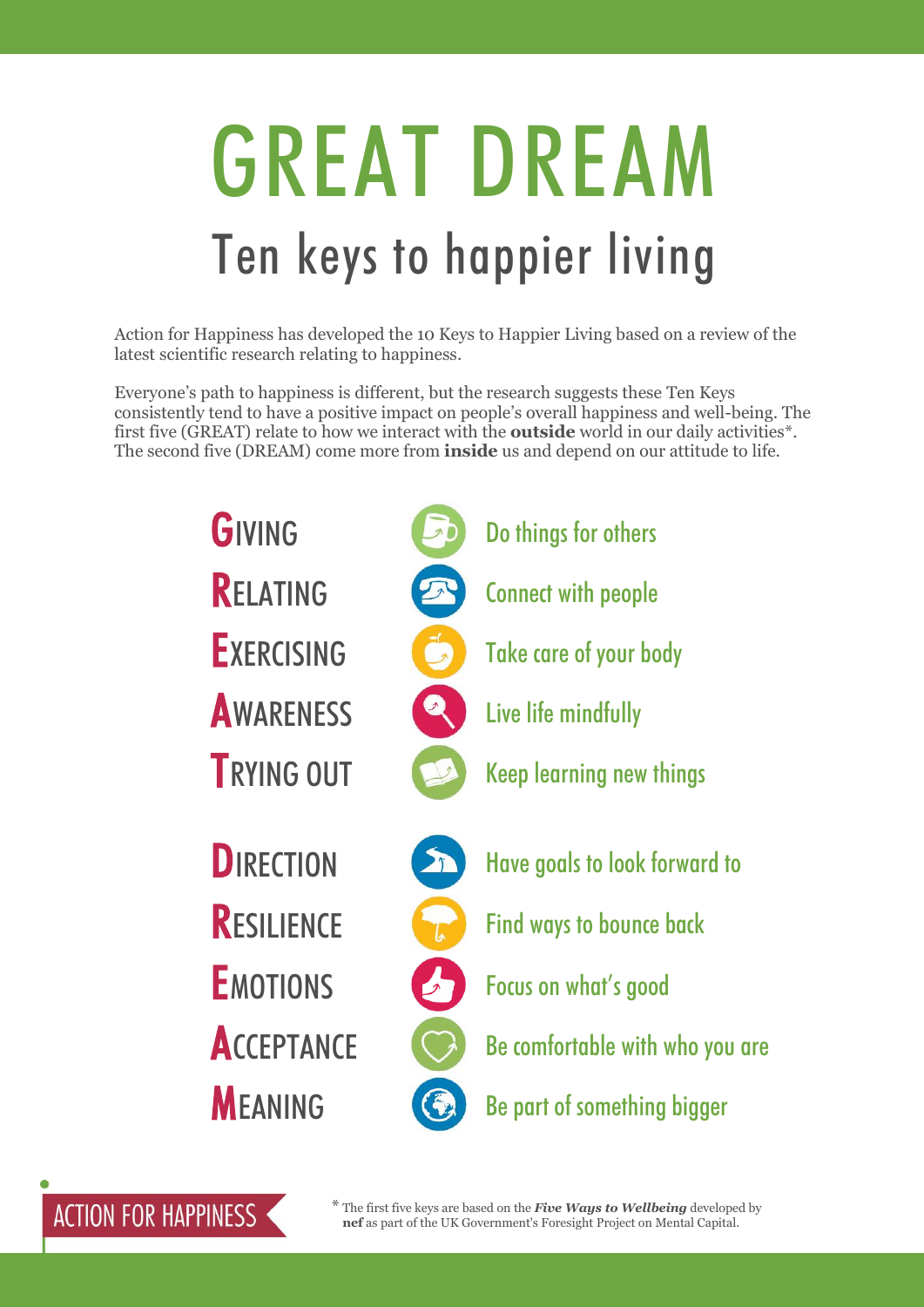# Ten keys to happier living

The Ten Keys are explained in more detail below. Each has a related question to help us think about how our activities and attitudes affect our well-being and the well-being of the others around us.

### GIVING Do things for others

Caring about others is fundamental to our happiness. Helping other people is not only good for them and a great thing to do, it also makes us happier and healthier too. Giving also creates stronger connections between people and helps to build a happier society for everyone. And it's not all about money - we can also give our time, ideas and energy. So if you want to feel good, do good!

#### **Q: What do you do to help others?**

### **RELATING** Connect with people

Relationships are the most important overall contributor to happiness. People with strong and broad social relationships are happier, healthier and live longer. Close relationships with family and friends provide love, meaning, support and increase our feelings of self worth. Broader networks bring a sense of belonging. So taking action to strengthen our relationships and create new connections is essential for happiness.

**Q: Who matters most to you?**

## EXERCISING Take care of your body

Our body and our mind are connected. Being active makes us happier as well as being good for our physical health. It instantly improves our mood and can even lift us out of a depression. We don't all need to run marathons - there are simple things we can all do to be more active each day. We can also boost our well-being by unplugging from technology, getting outside and making sure we get enough sleep!

**Q: How do you stay active and healthy?**

#### AWARENESS Live life mindfully

Ever felt there must be more to life? Well good news, there is! And it's right here in front of us. We just need to stop and take notice. Learning to be more mindful and aware can do wonders for our well-being in all areas of life - like our walk to work, the way we eat or our relationships. It helps us get in tune with our feelings and stops us dwelling on the past or worrying about the future - so we get more out of the day-to-day.

**Q: When do you stop and take notice?**

# TRYING OUT Keep learning new things

Learning affects our well-being in lots of positive ways. It exposes us to new ideas and helps us stay curious and engaged. It also gives us a sense of accomplishment and helps boost our self-confidence and resilience. There are many ways to learn new things - not just through formal qualifications. We can share a skill with friends, join a club, learn to sing, play a new sport and so much more.

**Q: What new things have you tried recently?**